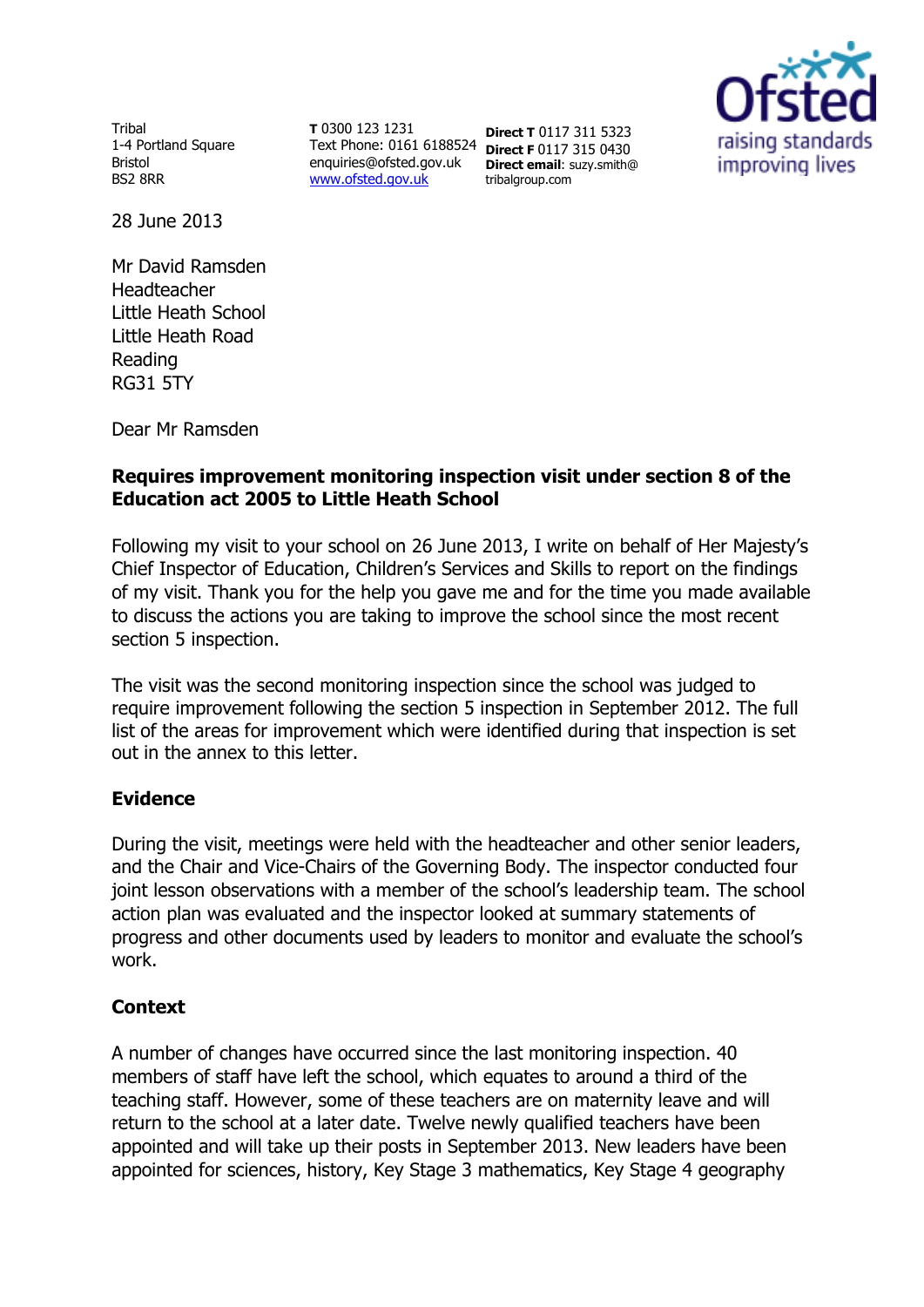

and a head of Year 7. A new post of 'raising standards leader' has been initiated. Starting in September 2013, the school will be changing to a two-year Key Stage 3 for students in Years 7 and 8 and a three-year Key Stage 4. Consequently, students will begin their GCSE courses in Year 9, taking three years to complete the course.

### **Main findings**

The headteacher, governors and other senior leaders have continued with their drive for improvement. They have taken decisive and effective further action since the last monitoring inspection. As a result, positive and fundamental changes have happened rapidly. The school is showing significant improvements, especially in students' achievements, the quality of teaching and the effectiveness of the governing body. The drive for improvement is apparent across all aspects of the school, and has not been confined to just those areas identified for improvement at the last school inspection.

Students' achievement has been raised, particularly in English and mathematics, because there is more typically good and better teaching. Work seen in lessons, students' books and the school's own data show that standards are improving quickly and all students are making faster progress than in previous years, including those eligible for the additional pupil premium funding or those receiving additional support. Since the last monitoring inspection, the initiative for each department to have a literacy champion has become more consistently embedded. As a result, every department includes literacy in their subject schemes of work and teachers are providing students with a greater range of opportunities to use and develop their reading, writing, speaking and communication skills in all subjects. The role of the raising standards leader (RSL) has been significant in raising expectations of students' capabilities, in holding staff to account for the progress students make in their subjects and classes and in ensuring that the pupil premium funds are having a positive impact on student learning.

The quality of teaching has improved as a result of whole-school training and a programme of coaching. Staff have worked collaboratively to agree a set of nonnegotiables for classrooms, based on 'great teaching at Little Heath'. These are being implemented consistently across the school and have helped to increase the proportion of good and better teaching. In the best lessons, learning is brisk because teachers are more adept at using assessment information to ensure work is pitched at the right level. Consequently, students with different abilities are challenged to achieve their best, including extension and challenge for the most able. More opportunities are also provided for students to work independently. In some of the lessons we observed teaching did not exploit all the opportunities for students to be engaged in productive learning all of the time. The use of assessment, including student targets, has been strengthened further. Students know their targets and their next steps of improvement and are increasingly using these to improve their own work.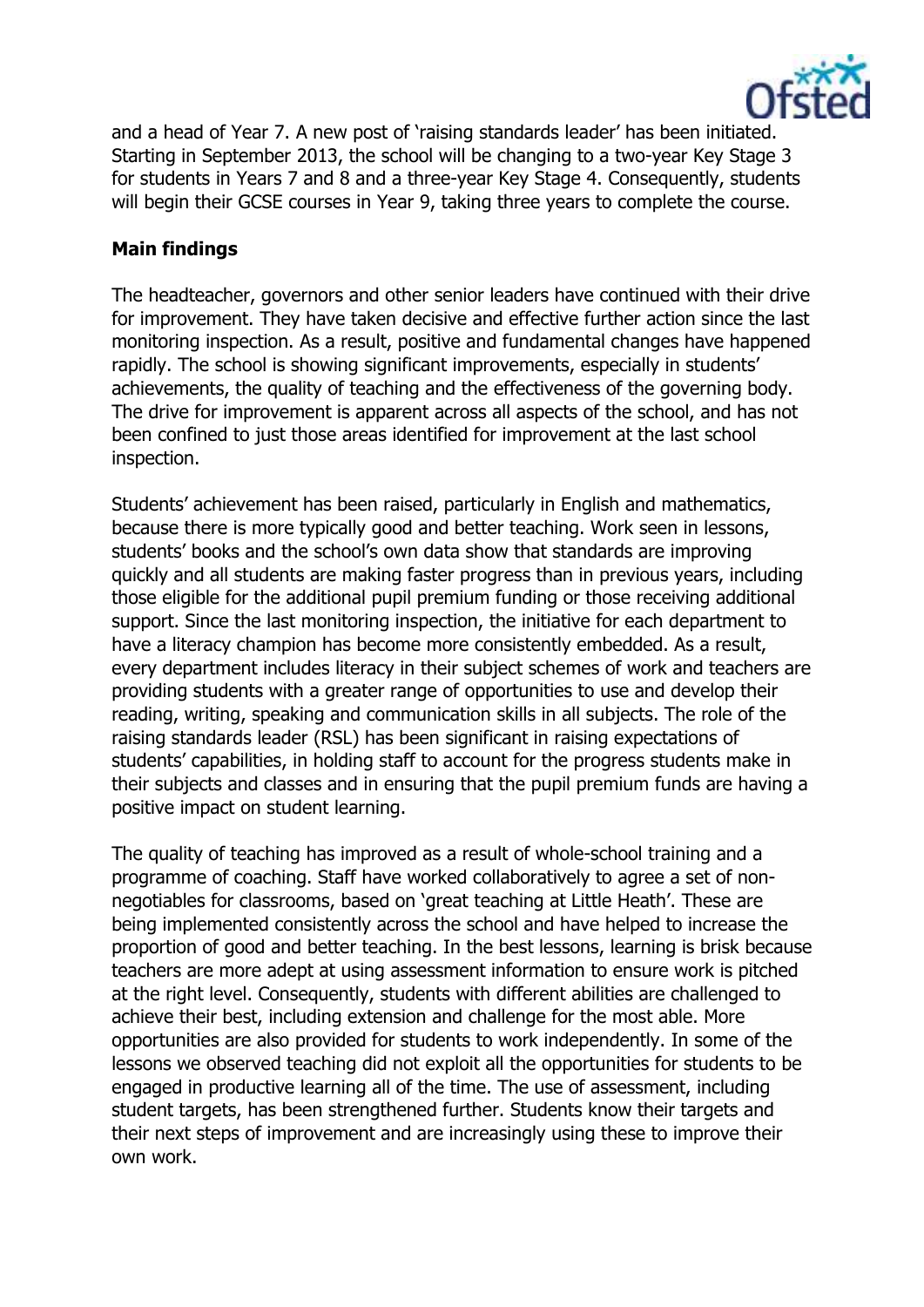

Senior leaders have a thorough knowledge of the school's work because of comprehensive monitoring and development programmes. The leadership of teaching and learning has improved further. Leaders have effectively increased the rigor with which staff are held to account for student outcomes, including through monitoring and the revised department profiles which focuses on the quality of teaching. Heads of departments have more opportunities to observe lessons, with senior leaders or independently, to help them monitor, evaluate and improve their subjects further. However, department profiles are not always focused tightly enough on the impact of teaching on learning and senior leaders do not exploit opportunities for coaching other staff during lesson observations to develop their evaluative skills further.

The new Chair and joint Vice-Chairs have brought about significant improvements to the functions and roles of the governing body, particularly in the direct monitoring of the school's work and increasing their presence around the school. Governors have completed a number of training activities to increase their skills and knowledge of their roles and responsibilities. Individual governors are quickly developing an area of specialist knowledge to enable more robust challenge and support of senior leaders and subsequent training of other governors. For example, one governor leads the interrogation and use of assessment information to monitor student achievement. Governors have completed and analysed surveys with staff, students and their parents to gauge their views about the school and to inform the school action plan.

Senior leaders and governors are taking effective action to tackle the areas requiring improvement identified at the recent section 5 inspection. During this visit we agreed that the school should:

- increase the focus on the impact of teaching on learning in the department profiles
- exploit opportunities for coaching with other staff during lesson observations to help develop their evaluative skills further
- ensure that all lessons exploit the opportunities for students to be engaged in learning activities all of the time
- monitor the impact of short-term intervention programmes for the different groups of pupils and transfer successful teaching strategies into every day teaching
- send copies of the governors' survey results and action plan to HMI
- send end-of-year assessment information to HMI by the end of July 2013
- invite HMI to the meeting in September between senior leaders and governors on pupil progress and the interrogation of summer 2013 results.

Ofsted will continue to monitor the school until its next section 5 inspection.

# **External support**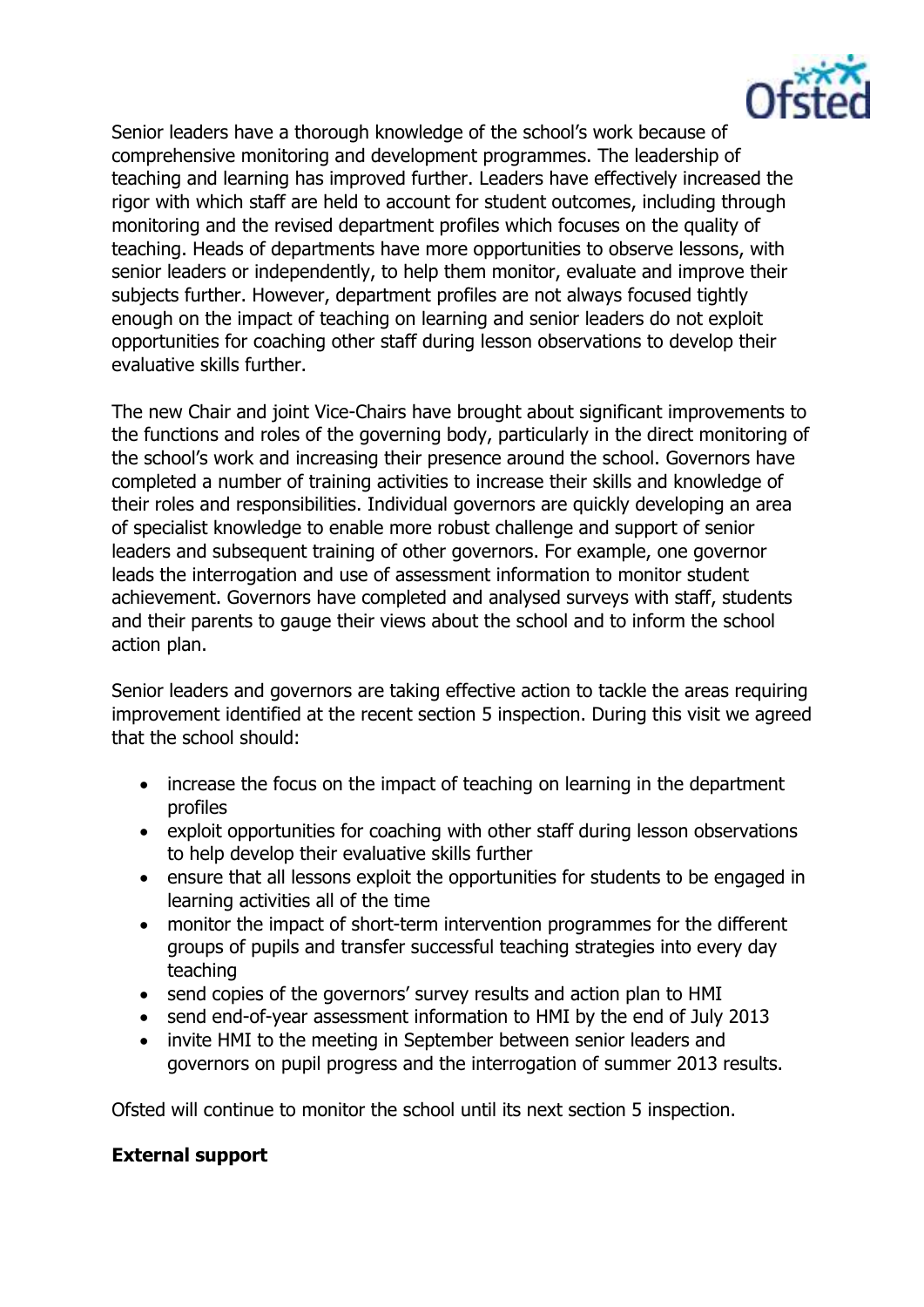

The local authority has provided effective support for improving behaviour and attendance for greater student engagement in learning. The school improvement partner has completed a series of joint lesson observations and scrutiny of assessment information to monitor the school's developments. External consultants have continued to provide training activities linked to the school's action plan.

This letter will be published on the Ofsted website. I am copying this letter to the Chair of the Governing Body and the Director of Children's Services for West Berkshire.

Yours sincerely

Judith Rundle **Her Majesty's Inspector**